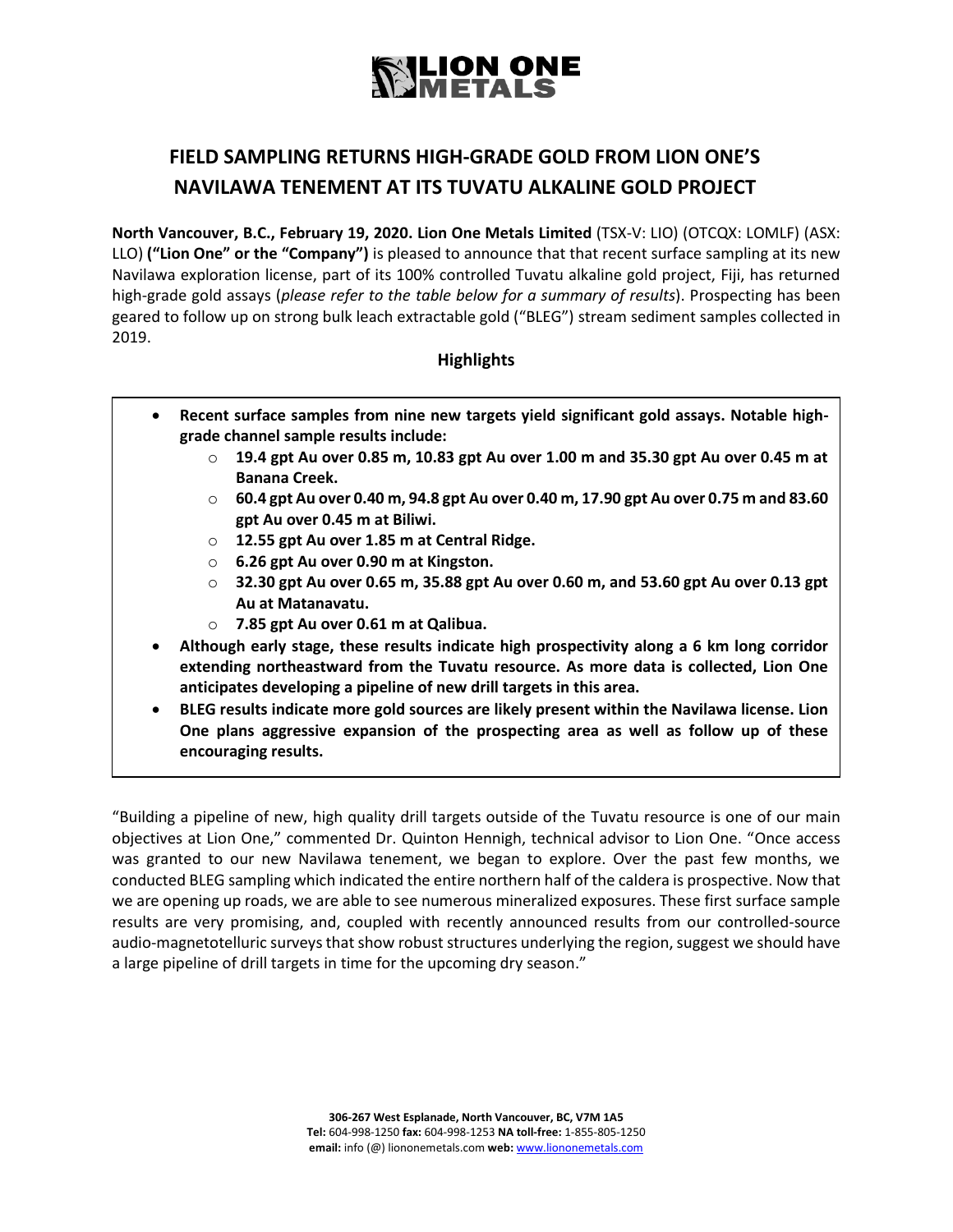

#### **Surface Sampling**

Thus far, surface sampling has focused on areas within 3 km north and northeast of the Tuvatu resource. Although only very small areas have been cleared to date, multiple mineralized structures have already been identified, many with similar characteristics to lodes within the Tuvatu resource.

Interestingly, mineralized structures commonly display a northeast trend as opposed to the N-S trend common at Tuvatu. In spite of this shift in orientation, Lion One is growing more confident that these newly discovered lodes are likely connected to the Tuvatu lode network making the gold system much larger than currently perceived. Lion One sees strong potential to expand the footprint of the mineralized resource through exploration drilling.

Lion One plans to continue aggressive surface sampling work over coming months as it builds a pipeline of new drill targets to be tested during the upcoming dry season. The Company anticipates presenting its strategy to test these targets sometime in April once more work is complete and assays have returned.

| <b>Target</b>       | Channel ID | Sample Type    | Au (gpt) | <b>Strike</b> | Dip                        | Channel<br><b>Azimuth</b> |
|---------------------|------------|----------------|----------|---------------|----------------------------|---------------------------|
| Banana Creek        | CH1585     | 0.85 m channel | 19.40    | <b>NE</b>     | 70 degrees SE              | 102                       |
| Banana Creek        | CH1571     | 6.00 m channel | 3.86     | <b>NE</b>     | 70 degrees SE              | 39                        |
| including           |            | 1.00 m channel | 10.83    |               |                            |                           |
| Banana Creek        | CH1574     | 1.05 m channel | 5.00     | NE            | 70 degrees SE              | 175                       |
| <b>Banana Creek</b> | CH1575     | 0.80 m channel | 2.58     | <b>NE</b>     | 70 degrees SE              | 310                       |
| Banana Creek        | CH1460     | 0.45 m channel | 35.30    | <b>NE</b>     | 50 degrees SE              | 249                       |
| Banana Creek        | CH1461     | 0.28 m channel | 7.68     | <b>NE</b>     | 70 degrees SE              | 37                        |
| Banana Creek        | TUS011041  | Spot rock chip | 8.38     |               |                            |                           |
| Biliwi              | CH1466     | 0.40 m channel | 60.40    | N-NE          | 80 degrees E               | 288                       |
| Biliwi              | CH1466     | 0.40 m channel | 94.80    | N-NE          | 80 degrees E               | 288                       |
| Biliwi              | CH1466     | 0.75 m channel | 17.90    | N-NE          | 80 degrees E               | 288                       |
| Biliwi              | CH1466     | 4.50 m channel | 9.79     | N-NE          | 80 degrees E               | 288                       |
| including           |            | 0.45 m channel | 83.60    |               |                            |                           |
| Central Ridge       | CH1451     | 1.85 m channel | 12.55    | <b>NE</b>     | 60-70 degrees<br><b>SE</b> | 346                       |
| Central Ridge       | CH1452     | 6.70 m channel | 2.67     | <b>NE</b>     | 60-70 degrees<br><b>SE</b> | 180                       |
| Goat Hill           | CH1495     | 0.68 m channel | 3.47     | <b>NE</b>     | 70 degrees SE              | 102                       |
| Kingston            | CH1716     | 0.90 m channel | 6.26     | $N-S$         | 80 degrees E               | 155                       |
| Kingston            | CH1481     | 0.22 m channel | 6.31     | $N-S$         | 80 degrees E               | 270                       |
| Lobau               | CH1472     | 1.00 m channel | 3.08     | N-NW          | 79 degrees W               | 280                       |
| Matanavatu          | CH1473     | 3.45 m channel | 8.03     | <b>NE</b>     | 80 degrees SE              | 350                       |
| including           |            | 0.65 m channel | 32.30    |               |                            |                           |
| Matanavatu          | CH1474     | 0.60 m channel | 35.88    | <b>NE</b>     | 80 degrees SE              | 110                       |
| including           |            | 0.13 m channel | 53.60    |               |                            |                           |

#### **Summary of surface sample results from new prospects within the Navilawa Caldera:**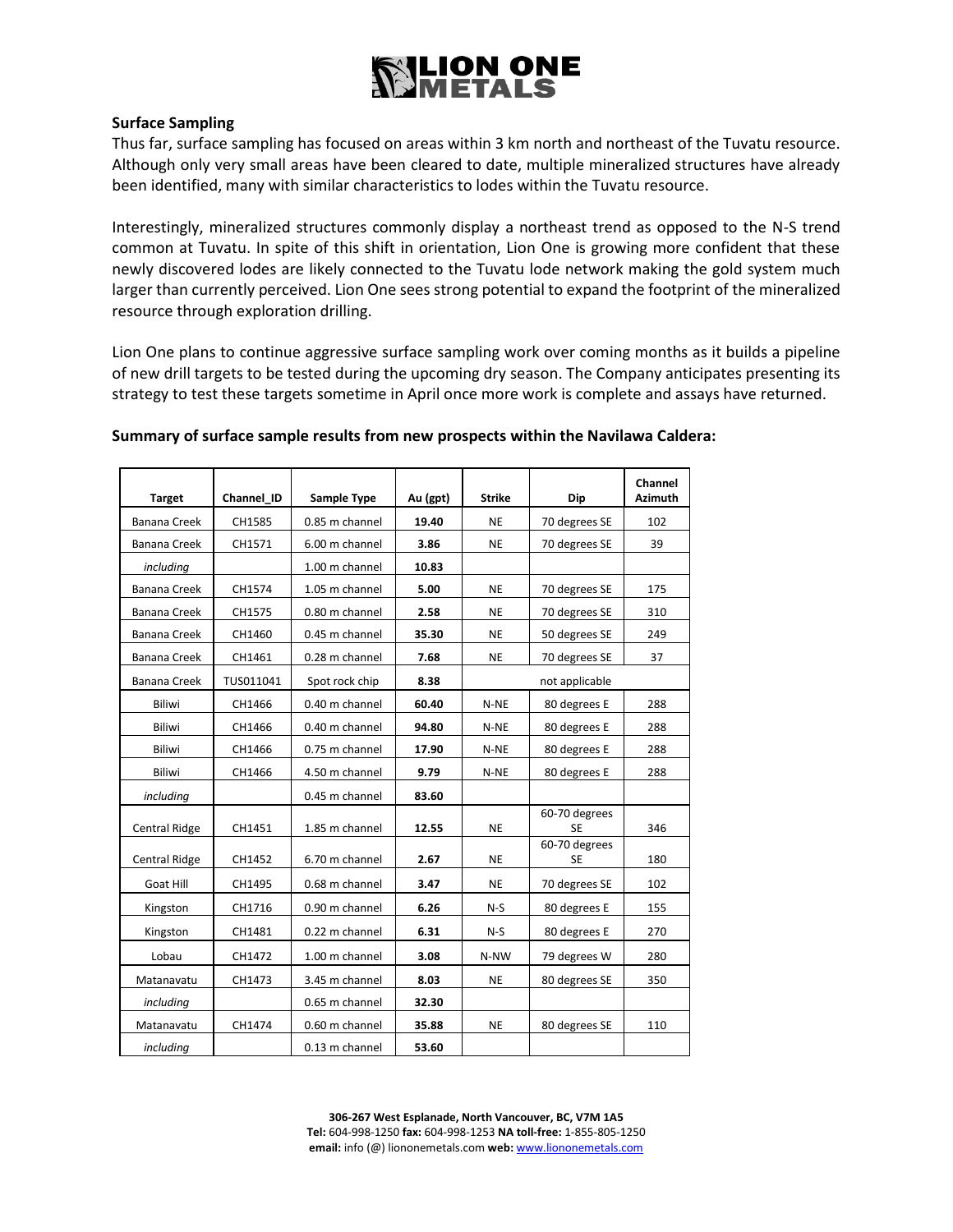| Matanavatu | CH1475    | 3.9 m channel   | 2.41 | <b>NE</b> | 70 degrees SE  | 285 |
|------------|-----------|-----------------|------|-----------|----------------|-----|
| Qalibua    | CH1437    | 0.61 m channel  | 7.85 | <b>NE</b> | 70 degrees SE  | 50  |
| Qalibua    | CH1440    | 1.32 m channel  | 2.24 | <b>NE</b> | 71 degrees SE  | 260 |
| Qalibua    | CH1679    | 1.30 m channel  | 2.13 | <b>NE</b> | 72 degrees SE  | 190 |
| Yaloku     | TUS012186 | Float rock chip | 8.71 |           | not applicable |     |

#### **Analytic Protocol**

Samples are analysed at the Company's own geochemical laboratory in Fiji, whilst duplicates are sent to ALS laboratories in Australia for check analysis and quality control. All samples are pulverised to 80% passing through 75 microns. Gold analysis is carried out using fire assay with an AA finish (by Lion One and ALS [code Au-AA26]). Samples returning grades greater than 10g/t Au by Lion One and ALS are routinely reanalysed by gravimetric method (ALS code Au-GRA22). All samples are also routinely analysed for a range of additional elements using ICP-OES. The Lion One laboratory is not internationally certified, but the Company is anticipating certification in the next 12 to 18 months.

#### **Qualified Person**

The scientific and technical content of this news release has been reviewed, prepared, and approved by Mr. Stephen Mann, P. Geo, Managing Director of Lion One, who is a qualified person pursuant to National Instrument 43-101 – Standards of disclosure for Mineral Projects ("NI-43-101).

#### **About Tuvatu**

The Tuvatu gold deposit is located in on the island of Viti Levu in the South Pacific island nation of Fiji. The mineral resource for Tuvatu as disclosed in the technical report "Tuvatu Gold Project PEA", dated June 1, 2015, and prepared by Mining Associates Pty Ltd of Brisbane Qld, comprises 1,120,000 tonnes indicated at 8.17 g/t Au (294,000 oz. Au) and 1,300,000 tonnes inferred at 10.60 g/t Au (445,000 oz. Au) at a cut-off grade of 3 g/t Au. The technical report is available on the Lion One website at [www.liononemetals.com](http://www.liononemetals.com/) and on the SEDAR website at [www.sedar.com.](http://www.sedar.com/)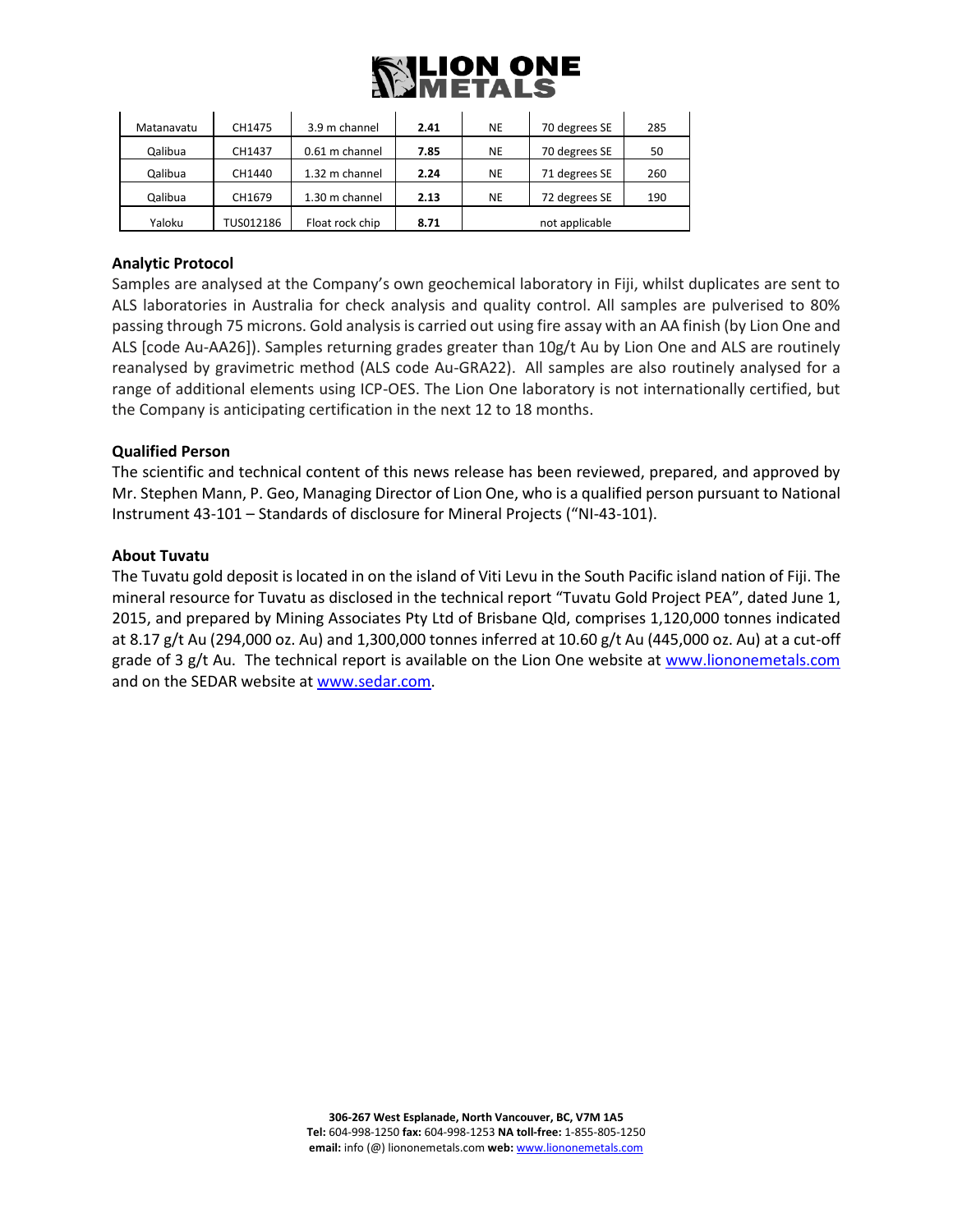# L<mark>ion one</mark><br>Vietals



**Figure 1: Plan map showing the Navilawa caldera with BLEG catchement results and surface sample locations. Only a small part of the gold-bearing area has been explored to date. Lion One anticipates generating a large pipeline of drill targets in this area to be tested during the upcoming dry season.**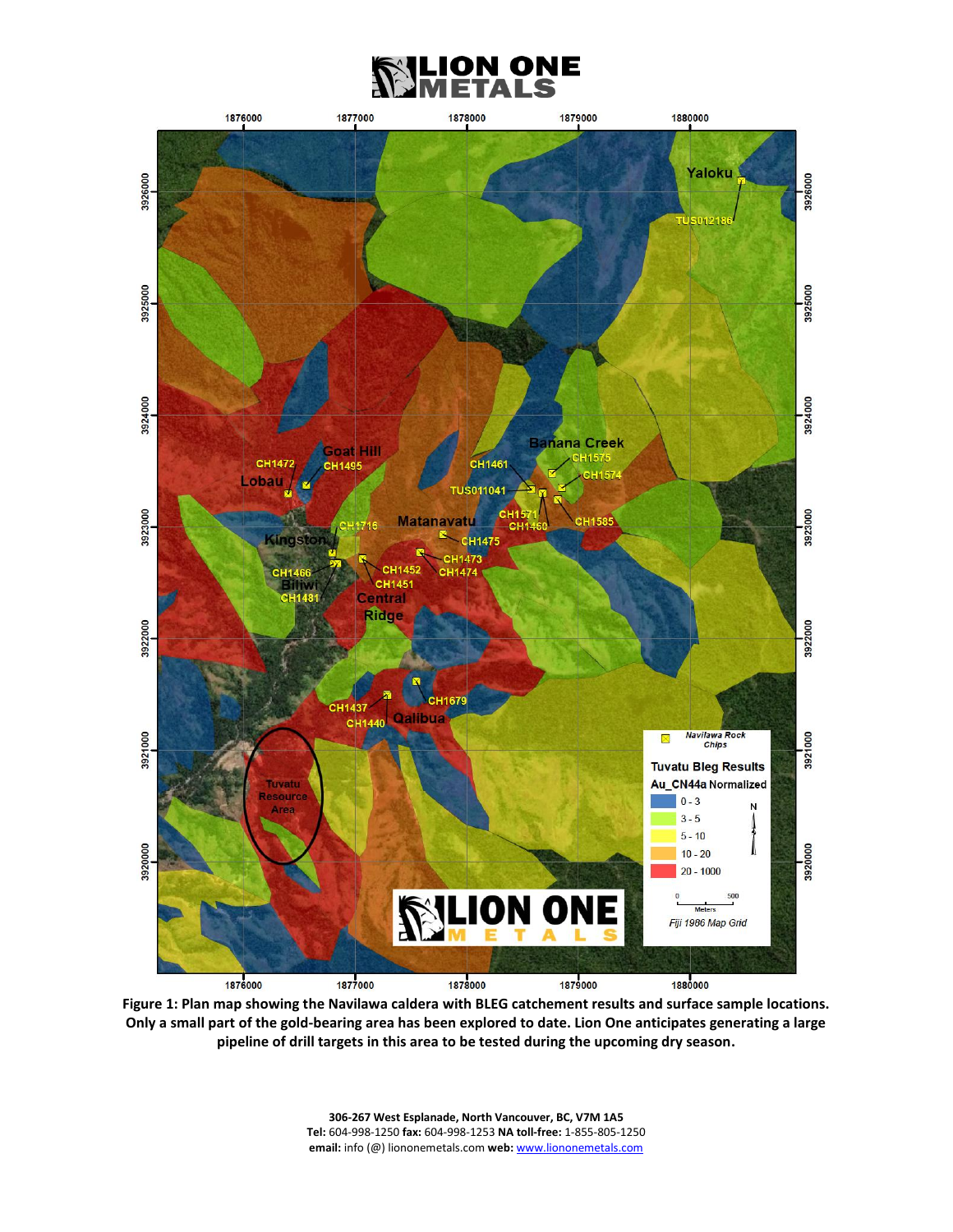# **ILION ONE**<br>IMETALS

The Company is also pleased to announce the signing of a new investor relations agreement aimed to enhance the Company's shareholder base and ongoing investor communications.

Lion One has retained the services of Leo Karabelas of Focus Communications of Toronto, Ontario ("Focus"), to provide a range of investor relations, market awareness and consulting services to the Company. Mr. Karabelas will work with Lion One's management team to support interactions with media, broker-dealers, securities advisors, investment funds and members of the investment community.

The Company has agreed to pay to Focus monthly fees of \$5,000 and has granted an option for Focus to purchase 300,000 common shares of the Company at an exercise price of \$1.75 per share, vesting quarterly over 12 months and expiring after two years.

The appointment of Mr. Karabelas is subject to the requisite filings with and acceptance of the TSX Venture Exchange and applicable securities. Focus Communications does not engage in market making activities and will restrict its services to public relations and investor relations counseling.

#### **About Focus Communications**

Focus Communications is a private Toronto based firm, specializing in investor relations, corporate communications and market awareness services. Utilizing its extensive database of private investors, brokers, analysts and fund managers, Focus provides customized investor relations solutions for its clients. Focus implements a proactive and "one on one" approach in managing relationships between clients, their shareholders and the investment community for positive, long term relationships.

#### **About Lion One Metals Limited**

Lion One's flagship asset is 100% owned, fully permitted high grade Tuvatu Alkaline Gold Project, located on the island of Viti Levu in Fiji. Lion One envisions a low-cost high-grade underground gold mining operation at Tuvatu coupled with exciting exploration upside inside its tenements covering the entire Navilawa Caldera, an underexplored yet highly prospective 7km diameter alkaline gold system. Lion One's CEO Walter Berukoff leads an experienced team of explorers and mine builders and has owned or operated over 20 mines in 7 countries. As the founder and former CEO of Miramar Mines, Northern Orion, and La Mancha Resources, Walter is credited with building over \$3 billion of value for shareholders.

**On behalf of the Board of Directors of Lion One Metals Limited** "*Stephen Mann*" Managing Director

**For further information Contact Investor Relations** Toll Free (North America) Tel: 1-855-805-1250 Email: [info@liononemetals.com](mailto:info@liononemetals.com)  Website[: www.liononemetals.com](http://www.liononemetals.com/)